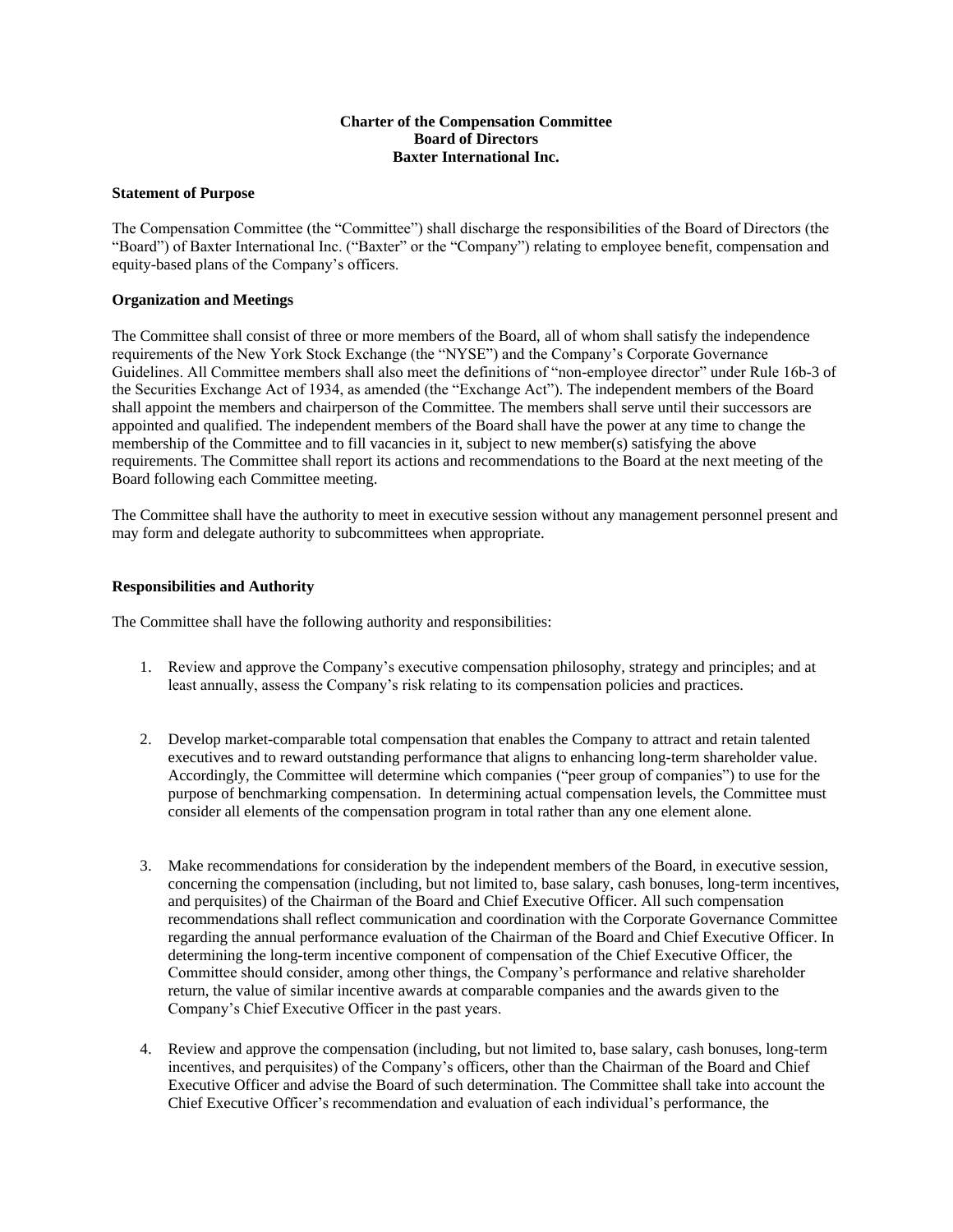Company's overall performance and comparable compensation paid to similarly-situated executives in comparable companies.

- 5. Advise the Board and the Chief Executive Officer on other compensation and benefit matters.
- 6. Review and approve any employment agreements, severance arrangements, retirement arrangements, change in control agreements/provisions, and any special or supplemental benefits or perquisites for the Chief Executive Officer or other Company officers.
- 7. Make recommendations to the independent members of the Board with respect to incentive compensation plans and equity-based plans (including the performance criteria of such plans) and exercise the authority of the Board concerning benefit plans, including those plans which are limited in their application to the Chief Executive Officer and the Company's other officers.
- 8. Evaluate annually and make recommendations to the Board concerning the compensation of the Company's independent directors for Board and committee service.
- 9. Serve as the administration committee of the Company's stock option and other equity-based plans and exercise the authority of the Board to issue all equity-based grants to nonemployee directors, officers, employees, consultants or advisors, including the terms and conditions of such awards.
- 10. Review and discuss with management the Compensation Discussion and Analysis ("CD&A"), and based on that review and discussion, recommend to the Board that the CD&A be included in the Company's annual proxy statement or annual report on Form 10-K pursuant to rules of the Securities and Exchange Commission (the "SEC").
- 11. Prepare the report of the Committee required to be included in the Company's annual proxy statement or annual report pursuant to rules of the SEC.
- 12. Oversee the Company's submissions to shareholders on executive compensation matters, including advisory votes on executive compensation and the frequency of such votes, and review the results thereof. To the extent the Committee determines it appropriate to do so, take such results into consideration in connection with the review and approval of executive officer compensation.
- 13. Have sole and direct responsibility for the appointment, compensation and oversight of the work of any compensation, legal or other advisor retained by the Committee, the expense of which shall be borne by the Company.
- 14. Conduct, as and to the extent required by the rules of the NYSE, an independence assessment with respect to any compensation, legal or other advisor that provides advice to the Committee. Any such independence assessment shall take into consideration all factors relevant to the advisor's independence from management, including each of the enumerated factors identified in the rules of the NYSE (as may be amended from time to time).
- 15. Establish and monitor the Company's stock ownership guidelines for officers and directors and periodically assess compliance with such guidelines.
- 16. Establish, approve and oversee the application of the Company's recoupment policies for the Company officers.
- 17. Receive and review periodic reports from the Company's Administrative Committee, which is comprised of management and is responsible for administrative matters with respect to benefit plans maintained for the benefit of employees of the Company and its subsidiaries.